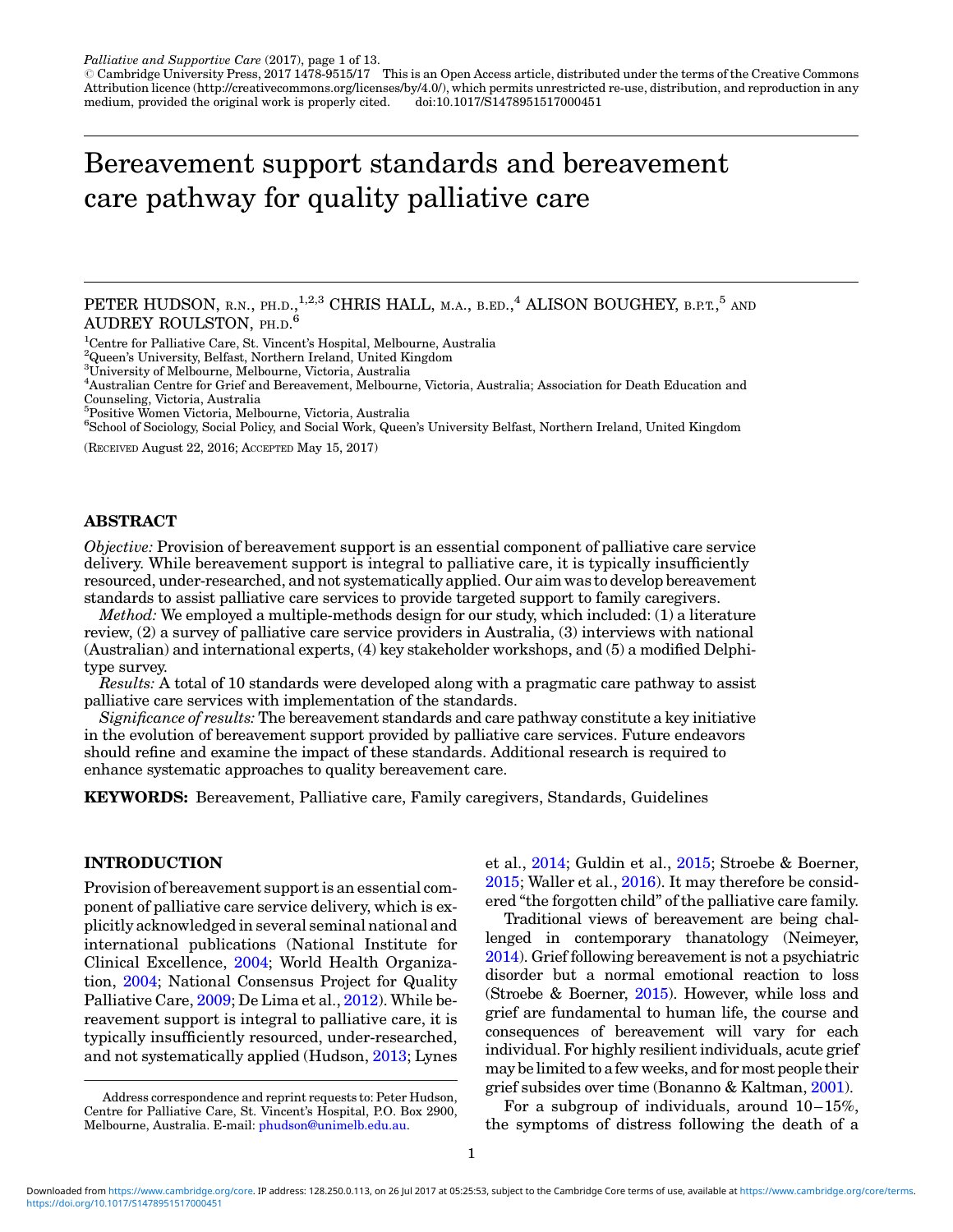family member or friend are more intense and persistent (Prigerson et al., [1996](#page-11-0), [2009;](#page-11-0) Latham & Prigerson, [2004\)](#page-11-0). Known variously as "complicated grief" (Prigerson et al., [1996;](#page-11-0) Shear et al., [2011\)](#page-12-0) or "prolonged grief disorder" (Boelen & Prigerson, [2007\)](#page-10-0), this condition can be associated with severe mental and physical health problems such as insomnia, substance misuse, depression, depressed immune function, hypertension, cardiac problems, cancer, suicide, and work and social impairment. Bereaved individuals in this cohort report higher utilization of medical services and more frequent hospitalizations than people with similar losses whose grief is less intense and of shorter duration. These effects have been observed to last for as long as 4–9 years after the death (Neimeyer & Burke, [2012\)](#page-11-0). In a summary of the clinical literature on pre-loss risk factors for the development of complicated grief, Neimeyer & Burke ([2012\)](#page-11-0) identified a range of key risk factors, which are outlined in Box 1.

In the palliative care setting, bereaved persons have frequently undertaken caregiving roles that can have both positive and negative features, with caregivers prone to physical and psychological morbidity, financial disadvantage, and social isolation (Hudson et al., [2011](#page-11-0)). Depression rates between 12 and 59% (Hudson et al., [2011\)](#page-11-0) and anxiety rates between 30 and 50% have been reported (Grunfeld et al., [2004](#page-11-0); Hudson et al., [2011\)](#page-11-0). Alarmingly, almost half of family caregiv $ers (n = 300)$  in one study (Hudson et al., [2013](#page-11-0)) met the criteria for psychological distress when measured at the commencement of palliative care provision.

For all bereaved individuals, grief is experienced in the context of their "whole being," including their physical, emotional, cognitive, behavioral, and spiritual manifestations. When grief is complicated and prolonged, evidence suggests that intervention is both indicated and effective (Currier et al., [2008\)](#page-11-0). However, providing universal bereavement services is unnecessary, and offering therapy to resilient individuals is known to be of limited utility (Schut & Stroebe, [2005;](#page-12-0) Wittouck et al., [2011\)](#page-12-0).

Therefore, targeting scarce resources for people who will benefit most is important. A tiered or layered approach to bereavement care has been advocated based on metaanalyses of clinical trials (Schut & Stroebe, [2005](#page-12-0)). However, there appears to be a dearth of contemporary practice standards that explicitly articulate what resources palliative care services should allocate, when they should allocate them, how, and by whom. Findings from the United States and Australia indicate that bereavement coordinators and counselors are not available in the majority of hospice or palliative care services, bereavement support is highly variable, and there is insufficient evidence-based

Box 1. Key risk factors for complicated grief

#### Background factors

- $\blacksquare$  Close kinship to the dying person (especially loss of spouse or child).
- **B** Female gender (especially mothers).
- **B** Minority ethnic status.
- **B** Insecure attachment style.
- **B** High pre-loss marital dependence.
- Religion and spiritual beliefs and practices (for some, religious/spiritual belief results in lower levels of grief, and for others a stronger faith can lead to more severe experiences of grief).

Treatment-related factors

- $\blacksquare$  Aggressive medical intervention (e.g., intensive care, ventilation, resuscitation).
- Ambivalence regarding treatment.
- **B** Family conflict regarding treatment.
- Economic hardship created by treatment.
- Caregiver burden.

## Death-related factors

- Bereavement overload (multiple losses in quick succession).
- **B** Low acceptance of impending death.
- Violent death (suicide, homicide, accident).
- Finding or viewing the loved one's body after a violent death.
- Death in the hospital (rather than at home).
- **B** Dissatisfaction with death notification.

guidance (Demmer, [2003;](#page-11-0) Mather et al., [2008\)](#page-11-0). Another study highlighted that less than 5% of the palliative care budget is directed toward bereavement services (Breen & O'Connor, [2007](#page-10-0)). Recent data from Europe also indicate a lack of guidance on bereavement support and a reliance on intuition over evidence when responding to bereavement care needs in palliative care (Guldin et al., [2015](#page-11-0)). Alarmingly, almost a fifth of palliative care services provide no bereavement support (Guldin et al., [2015\)](#page-11-0).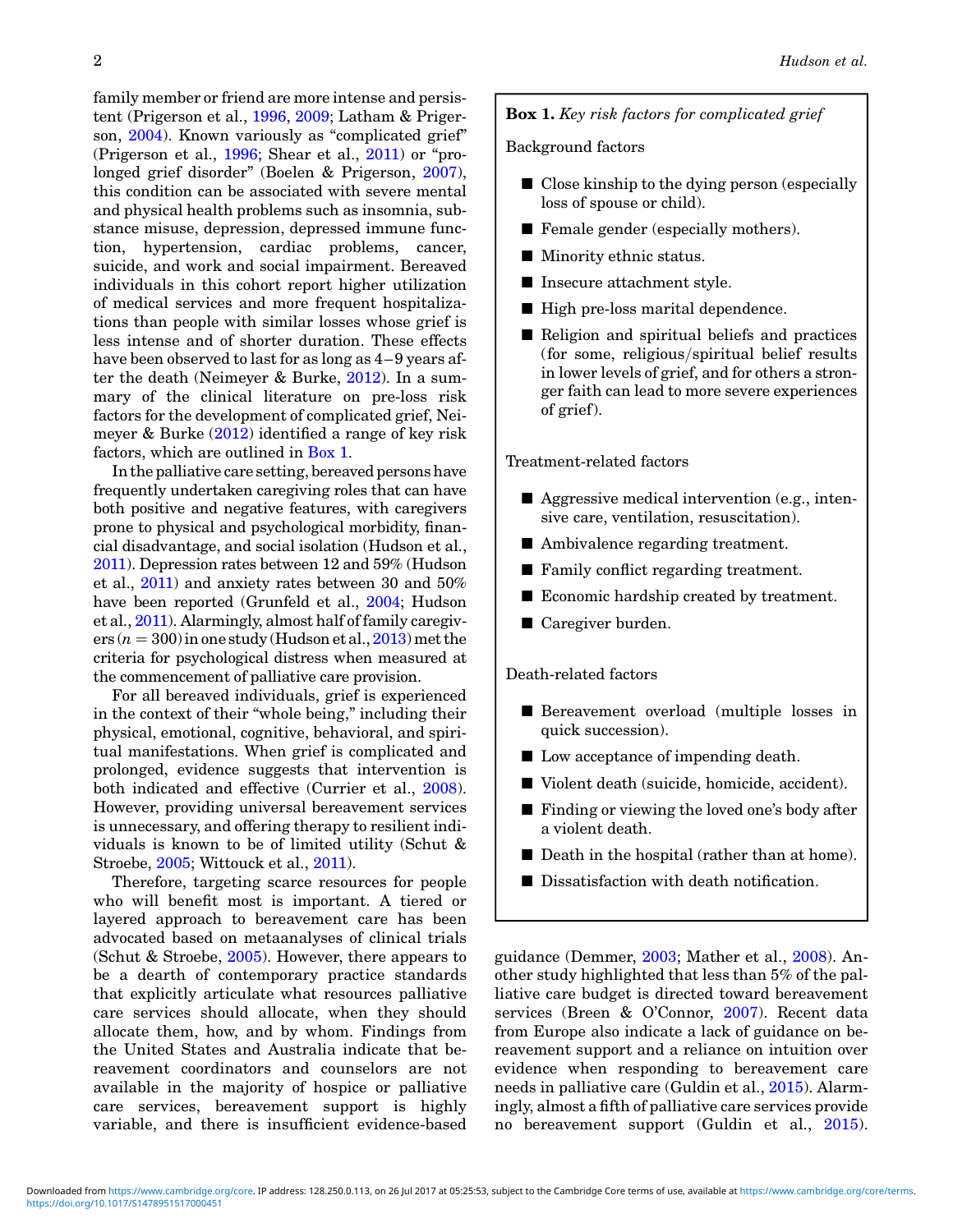Furthermore, services may not formally recognize family caregivers as "clients," so that bereavement support needs for many may go unmet.

Given this background, we developed bereavement support standards to assist palliative care services to provide targeted support to family caregivers. The bereavement support standards were developed for use in all Victorian (Australia) adult specialist palliative care services, including community, inpatient, acute, and consultancy services. They were also designed for potential application to international palliative care services.

## DEVELOPMENT PROCESS

These standards were developed using five phases of data collection. Approval was obtained from the institution's ethical review board. A summary of the data collection methods and main results relevant to informing the content of the standards is provided below. A comprehensive project report is also accessible by visiting [www.centreforpallcare.org.](http://www.centreforpallcare.org)

#### Phase 1

This phase involved a scoping review of international evidence based on systematic reviews, seminal reports, and guidelines (e.g., Australian Centre for Grief and Bereavement, [2001](#page-10-0); Northern Ireland Health & Social Care Services, [2009](#page-11-0); National Institute for Health and Clinical Excellence, [2011](#page-11-0); Hudson et al., [2012;](#page-11-0) Bereavement Services Association and Cruse Bereavement Care, [2013](#page-10-0); Waller et al., [2016\)](#page-12-0) conducted over the previous 10 years. As part of this process, the PubMed databases were utilized to search for systematic reviews and guidelines related to bereavement care. The research team reviewed titles and abstracts for those deemed relevant to the palliative care setting. Key reports referenced in the aforementioned were then sourced and reviewed by the research team. Those that were considered "seminal" had a robust developmental process.

Some selective salient findings from this review to assist in formulating the content of our standards included:

 $\blacksquare$  While it is important to try and identify the group of people who are most likely to develop complicated bereavement and therefore benefit from specialist bereavement interventions, the research regarding the most appropriate responses is not conclusive. There is insufficient empirical evidence to definitely support the validity of one particular tool to screen for risk of poor bereavement outcome prior to the person's death (Sealey et al., [2015](#page-12-0)).

 $\blacksquare$  Further work is required to explore strategies to promote resilience, which includes factors and mechanisms that impact on an individual's level of protection against adversities. Resilience is not only a result of an individual's personal attributes, but it can be impacted by a variety of community and cultural factors. The key attributes of resilient individuals (Boerner & Mancini, [2013](#page-10-0)) are outlined in Box 2.

Box 2. Key attributes of resilient individuals

- Draw upon past experiences of loss survival.
- Connect with their family and community of care.
- **Draw upon religious and spiritual beliefs and** practices.
- $\blacksquare$  Identify internal and external strengths and resources.
- $\blacksquare$  Reconstruct a world of meaning and personal identity following the loss.
- **Draw upon the experience and support of** other bereaved people.
- Have higher levels of practical support.
- $\blacksquare$  Hold a belief in a just world and acceptance of death.
- Gain comfort from talking or thinking about the deceased.
- Given the variability in the adaptation to bereavement, it is difficult to make safe predictions in terms of longer-term functioning of bereaved individuals before a minimum of 6 months post-death. At this point, tools such as the  $PG-13$  (Prigerson et al.,  $2008$ ;  $1995$ ) have been found to have effective predictive validity and reliability for identifying a prolonged and complicated grief disorder.
- **Pre-bereavement levels of psychological dis**tress are predictive of post-bereavement maladjustment (Stroebe & Boerner, [2015\)](#page-12-0), and preexisting conditions seem to be most important in explaining the occurrence of complicated grief (Bruinsma et al., [2015](#page-10-0)).
- In relation to actually predicting which family caregivers will meet the criteria for prolonged grief disorder (PGD) (as opposed to those reporting high levels of PGD symptoms) at 13 months post-death, the pre-death PGD symptoms appear to be a strong predictor (Thomas et al., [2014](#page-12-0)).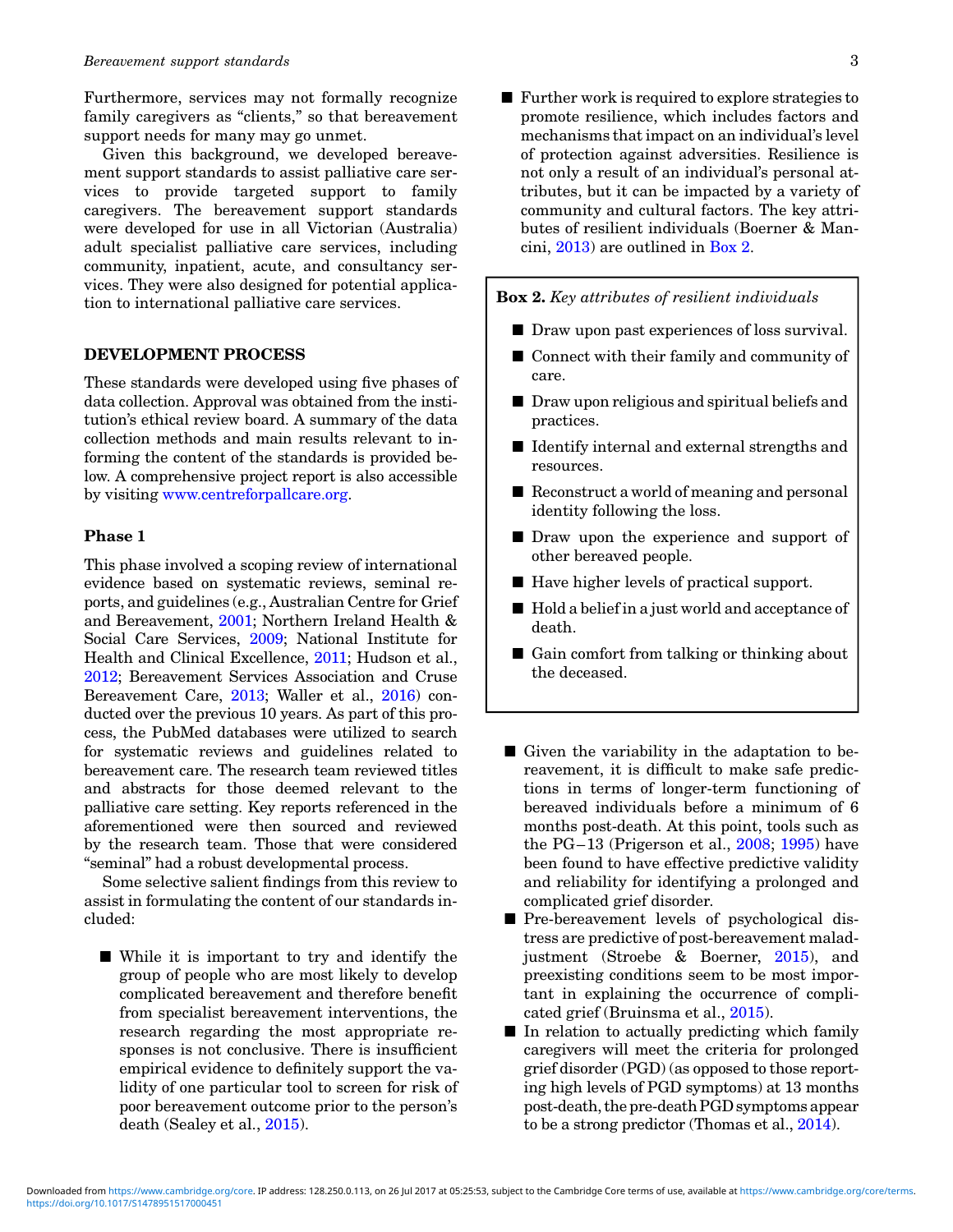- B Further research into the components and meanings of "anticipatory grief" and how these may affect bereavement adaptation is required (Stroebe & Boerner, [2015](#page-12-0)):
- More sophisticated methods to screen and then target interventions are required, along with exploring patterns of resilience versus risk (Stroebe & Boerner, [2015](#page-12-0)).
- $\blacksquare$  Therapy is effective in mitigating the suffering of "at-risk" groups suffering traumatic loss (e.g., bereavement following the death of a child or violent death), and is particularly efficacious when it is offered to those persons with clinically significant symptomatology (Kissane et al., [2006\)](#page-11-0).
- A variety of experiential, cognitive-behavioral, and narrative methods are being developed, showing promising results in the treatment of bereavement-related distress (Neimeyer, [2014\)](#page-11-0).
- A systematic review of grief-counseling interventions highlighted that many studies had methodological limitations but recommended that complicated grief therapy (Shear et al., [2005\)](#page-12-0) and family-focused grief therapy (Kissane et al., [2006](#page-11-0)) show potential as effective interventions that warrant further empirical investigation (Waller et al., [2016\)](#page-12-0). Establishing feasibility and cost effectiveness of these types of interventions is important.
- **B** Meeting the needs of bereaved persons with complicated grief can be seen as a complex and specialized task requiring input from suitably trained staff (Guldin, et al., [2015](#page-11-0)).
- **Provision of bereavement support for culturally** and linguistically diverse groups is a priority (Arthur et al., [2011](#page-10-0)).

## Phase 2

This phase involved a survey of all publicly funded Victorian palliative care services (in patient and home care). The survey was developed by the project team and sought to obtain a descriptive overview of bereavement provision. It was sent to the manager of all Victorian palliative care services (in patient and home care). Questions (mixture of open and closed) focused on overviews of the bereavement services offered, including by whom and to whom. Palliative care services were also asked about the ways in which family caregivers were screened for risk and their key challenges and priorities related to bereavement care. The survey was completed by 46 of 60 palliative care services, a response rate of 77%.

The majority of palliative care services were using some form of formal or informal bereavement risk assessment and were offering some sort of bereavement support to clients, although there was little consistency regarding the assessment tools being used, staff training, and who was offered bereavement support. The cumulative results of this survey also highlighted the variability of resources for the provision of bereavement support within a palliative care context.

## Phase 3

During this phase, a first draft of the standards was prepared by the research team based on phase 1 and 2 and presented to a project advisory group for feedback and refinement. The expert advisory group was selected in partnership with the Department of Health and comprised the following: a Victoria Department of Health palliative care department representative, a bereavement counselor, a consumer representative, and an interstate bereavement academic. Selection of these advisors was sought viathe Victoria Department of Health palliative care department. The advisory group highlighted that standards be adapted to concentrate more explicitly on three areas:

- 1. Strategies for screening and assessment for psychosocial distress and risk of complicated.
- 2. Clarity and direction around training requirements and the roles of staff and volunteers to be required.
- 3. Clarity regarding the specific expectations of palliative care bereavement services.
- 4. Inclusion of a 'care pathway' to accompany the standards to foster uptake and implementation.

## Phase 4

In phase 4, the next draft of the bereavement standards were presented at two workshops and then refined. The first workshop  $(n = 22)$  comprised a range of multidisciplinary palliative care and bereavement health professionals, academics, and service managers from rural, regional, and metropolitan palliative care services. A second workshop  $(n = 17)$  was convened by Palliative Care Victoria (PCV) (the peak body for palliative care) and comprised members of its psychosocial, spiritual, and bereavement special interest groups.

#### Phase 5

In this phase, the penultimate version of the standards and bereavement care pathway were circulated to a group of expert Australian  $(n = 8)$  and international  $(n = 4)$  bereavement experts (selected by the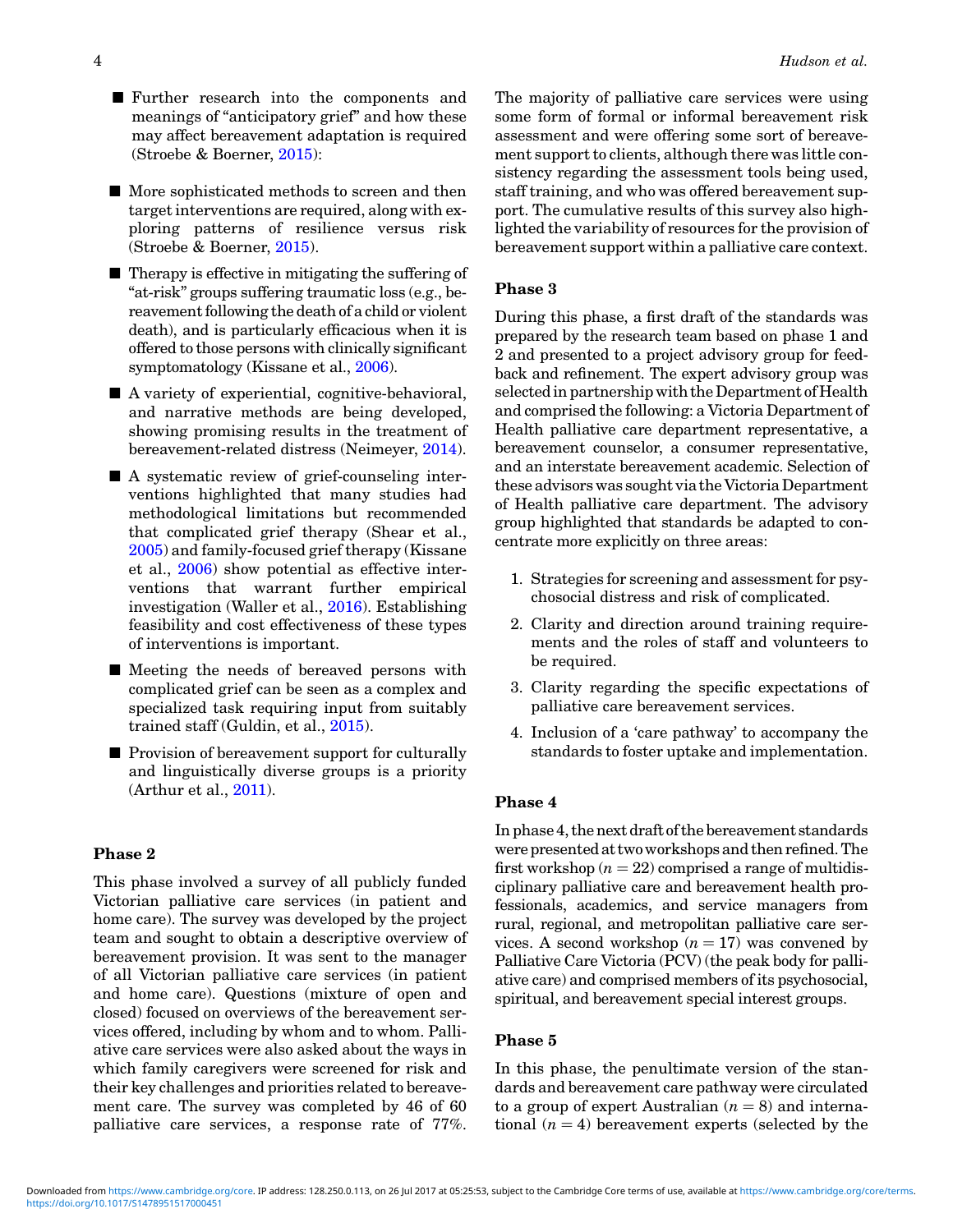#### $Bereavement support standards$  5

project advisory committee). The purpose of this approach using a modified Delphi technique was to gain consensus about the specific content, applicability, and evidence underpinning the standards. Only one round of review was required, as all participants confirmed the credibility of the standards and agreed that all key information had been included.

# THE BEREAVEMENT SUPPORT STANDARDS FOR PALLIATIVE CARE SERVICES

These standards are recommended as a minimum level of bereavement support to be provided to primary caregivers and bereaved individuals by specialist palliative care services. This section outlines each of the standards, The criteria for meeting the standards are outlined in the final report (Hall et al., [2012](#page-11-0)). The guiding principles underpinning these standards are conveyed in Box 3.

#### Box 3. Principles of bereavement support

Bereavement support is delivered:

- B In a targeted way with those who would benefit most from specialist interventions being identified through structured screening and assessment.
- B With a focus on identification of the bereaved person's own resources and capacity that will enhance their resilience.
- Over a period from pre-death to several months post-death and beyond when required.
- B With a focus on the primary caregiver but extending to other caregivers/family where resources allow.
- $\blacksquare$  In a way which supports palliative care staff through processes such as death reviews, professional development, and professional supervision.

More detail about the factors to consider when implementing the standards at different points in the bereavement trajectory are contained in the bereavement care pathway (see [Table 1](#page-5-0)).

## Standard 1: Access

All primary caregivers of clients cared for by a specialist palliative care service are eligible to access palliative care bereavement services regardless of age, gender, culture, sexual orientation, socioeconomic status, religious beliefs, physical or other disability, or ability to pay.

# Standard 2: Coordination of Bereavement Services

Bereavement programs in palliative care services should provide coordinated services.

# Standard 3: Training and Support

All staff in a palliative care service, including administrative staff, will come into contact with bereaved people and will therefore require training and support in dealing with bereaved individuals. Staff and volunteers who have contact with bereaved individuals are required to achieve appropriate competencies in delivering bereavement support.

## Standard 4: Screening and Assessment

Screening and assessment for the presence of psychosocial and spiritual distress and risk of complicated grief constitute a continuous process undertaken from the time the client enters the palliative care service to many months after the client's death (where pertinent). These assessments are multidisciplinary and interdisciplinary, as clients may disclose different information to different staff at different times.

#### Pre-Death Screening and Assessment

Several tools are recommended for screening for psychosocial distress, including the Distress Thermometer (National Comprehensive Cancer Network, [2013\)](#page-11-0) and the General Health Questionnaire (McCabe et al., [1996](#page-11-0); Goldberg et al., [1997](#page-11-0)). The PG–13 (Pri-gerson et al., [2008;](#page-11-0) [1995](#page-11-0)) has been found to have effective predictive validity and reliability for identifying problematic bereavement experiences.

Where pertinent, the screening should be followed up with a comprehensive holistic assessment and/or referral to a suitably qualified professional. However, there is insufficient empirical evidence to support the validity of one particular tool to screen for risk of complicated bereavement prior to a person's death. For this reason, in addition to the use of a tool, a structured assessment should be undertaken through a conversational exploration of risk factors and strength/resilience factors, as outlined earlier.

#### Post-Death Screening and Assessment

Due to the variability in the adaptation to bereavement, it is difficult to make safe predictions in terms of longer-term functioning of bereaved individuals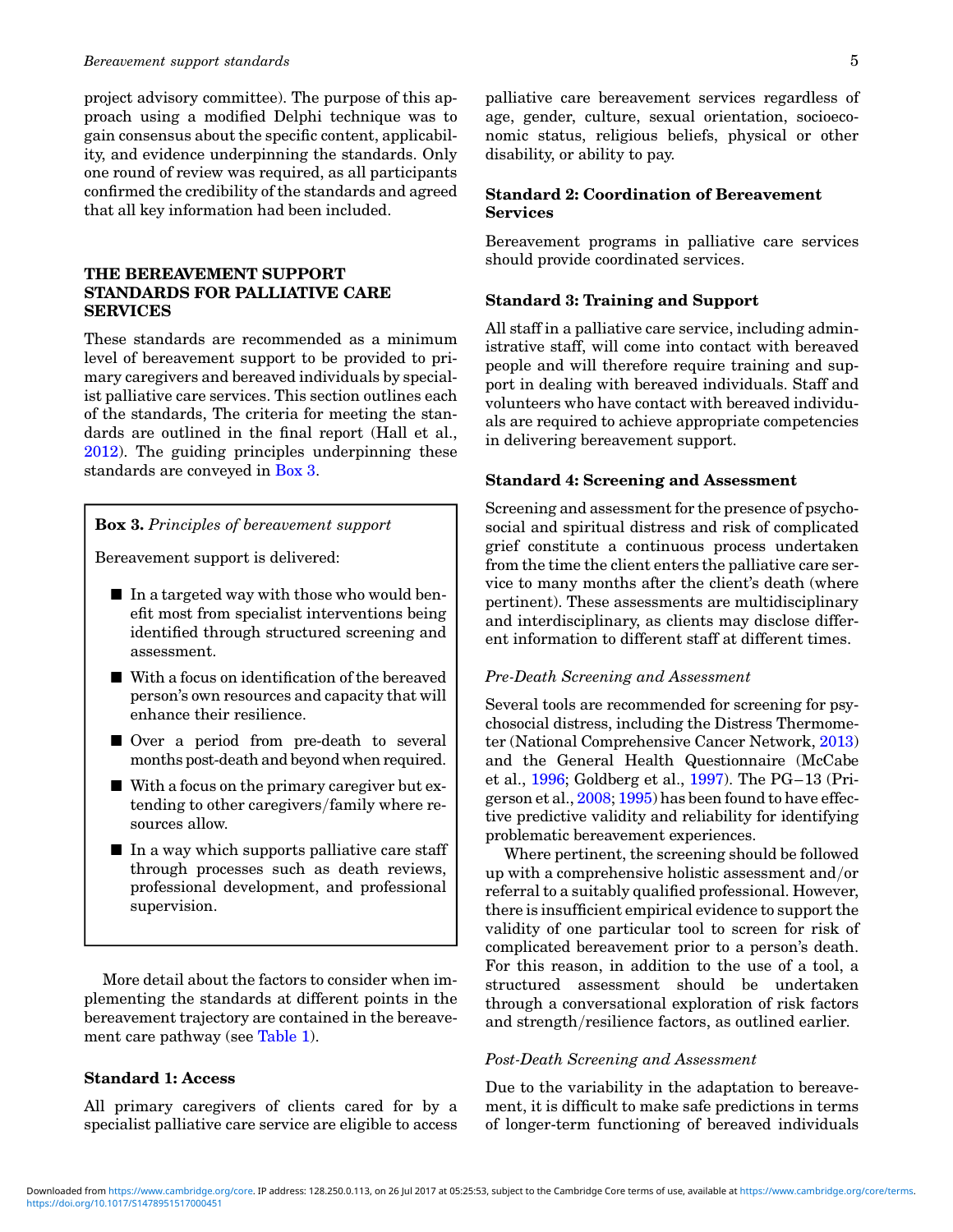<span id="page-5-0"></span>

|  | <b>Table 1.</b> Bereavement support care pathway |  |  |  |
|--|--------------------------------------------------|--|--|--|
|--|--------------------------------------------------|--|--|--|

| Point on grief<br>trajectory             | Actions                                                                                                                                                                                               | Relevant<br>standards | Factors to consider                                                                                                                                                                                                                                                                                                                                 |
|------------------------------------------|-------------------------------------------------------------------------------------------------------------------------------------------------------------------------------------------------------|-----------------------|-----------------------------------------------------------------------------------------------------------------------------------------------------------------------------------------------------------------------------------------------------------------------------------------------------------------------------------------------------|
| Between intake and<br>the client's death | As part of a comprehensive biopsychosocial spiritual<br>assessment, the team undertakes assessment of<br>caregiver's risk of complicated grief                                                        | Standard 4            | Multidisciplinary/interdisciplinary process<br>Ongoing conversational examination of risk and resilience<br>factors                                                                                                                                                                                                                                 |
|                                          | If elevated risk of self-harm or current high levels of<br>psychosocial distress, refer for specialist intervention                                                                                   | Standard 5            | Urgent referral may be required if risk assessed as high<br>May need to refer to external agency if expertise does not<br>exist within palliative care service                                                                                                                                                                                      |
|                                          | If the caregiver meets the criteria (based on the<br>multidisciplinary team assessment) for bereavement risk,<br>the team identifies the person as potentially vulnerable<br>and monitors accordingly | Standard 5            | With the person's consent, if risks are identified, an<br>appropriate staff member is notified to offer support<br>The identified caregiver/family member is provided with<br>support that addresses assessed needs                                                                                                                                 |
|                                          | Provision of information and psychoeducational materials                                                                                                                                              | Standard 5            | Psychoeducation should be provided via a variety of means<br>such as information sessions, books, and DVDs, and<br>should focus on:<br>$\blacksquare$ Preparing the primary carer for the typical role of<br>supporting a relative/friend                                                                                                           |
|                                          |                                                                                                                                                                                                       |                       | ■ Outlining the palliative care services and external<br>services available                                                                                                                                                                                                                                                                         |
|                                          |                                                                                                                                                                                                       |                       | ■ Assisting the primary caregiver to support their<br>relative (e.g., symptom management and psychosocial<br>support)                                                                                                                                                                                                                               |
|                                          |                                                                                                                                                                                                       |                       | ■ Self-care strategies for the primary caregiver<br>(including respite services, if pertinent)                                                                                                                                                                                                                                                      |
| Imminent death                           | Information provision                                                                                                                                                                                 | Standard 5            | Information on death and bereavement<br>Ensure that the family is aware that death is imminent<br>(where possible)<br>Assess family preparedness for death<br>Provide practical information, such as signs of imminent<br>death, how to arrange a funeral, and the role of the funeral<br>director<br>Information about wills and financial matters |
|                                          | Discussions regarding death decisions                                                                                                                                                                 | Standard 5            | Who do the client and family wish to be present?<br>Where would the client and family like the death to occur?<br>Who is to be notified?<br>Funeral arrangements                                                                                                                                                                                    |
|                                          | For those at risk of complicated grief, provision of more<br>comprehensive support                                                                                                                    | Standard 5            | Assessment of separation distress and traumatic distress                                                                                                                                                                                                                                                                                            |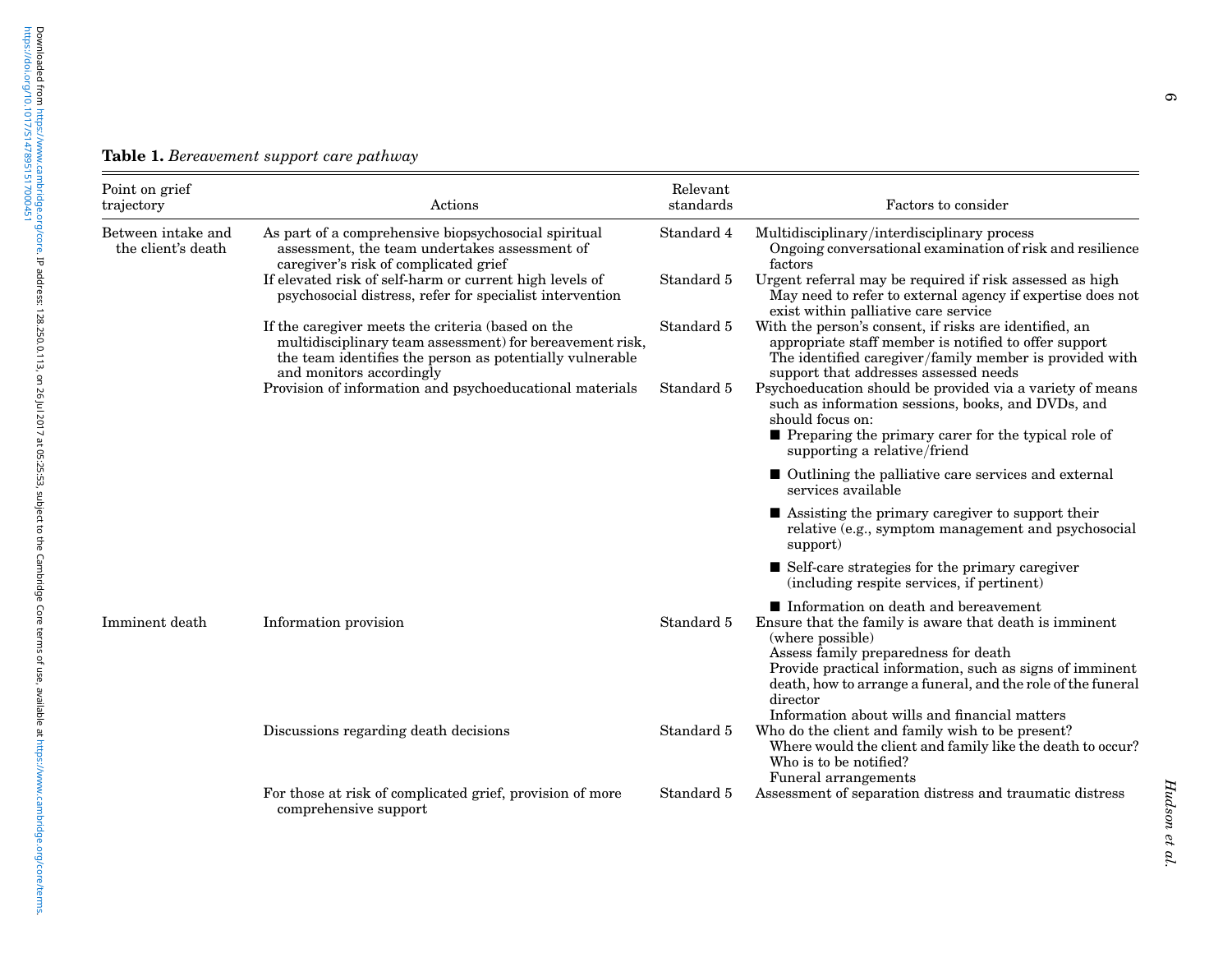| At death (as soon as<br>practicable following | Assessment of level of trauma family experienced as a<br>result of the death                                        | Standard 4 | Bereavement overload (multiple losses in quick succession,<br>including non-death losses)                                                                                                                                                                                  |
|-----------------------------------------------|---------------------------------------------------------------------------------------------------------------------|------------|----------------------------------------------------------------------------------------------------------------------------------------------------------------------------------------------------------------------------------------------------------------------------|
| the death)                                    |                                                                                                                     |            | The level of trauma caused to the bereaved by the death,<br>which may be influenced by the experience of suddenness,<br>unexpectedness, or trauma<br>Place of death (e.g., hospital or home)                                                                               |
|                                               |                                                                                                                     |            | Who was present at the time of death?<br>Any difficult aspects of the death for family and caregivers<br>Dissatisfaction with death notification<br>Incongruity between client/families expressed pre-death                                                                |
|                                               |                                                                                                                     |            | wishes and actual death experience<br>Important to differentiate between the family's and the<br>health professionals' perceptions of the death. as these                                                                                                                  |
|                                               |                                                                                                                     | Standard 5 | may differ markedly<br>Practical information                                                                                                                                                                                                                               |
|                                               | Information provision                                                                                               |            | Typical grief responses and ways of managing these<br>Seeking assistance for distress, including pertinent<br>bereavement and emergency services<br>The role of the palliative care team and other support                                                                 |
|                                               |                                                                                                                     |            | services and how to access them                                                                                                                                                                                                                                            |
|                                               | Specialist bereavement interventions                                                                                | Standard 5 | For people with high levels of psychosocial or spiritual<br>distress or manifesting significant symptoms of<br>separation distress and trauma                                                                                                                              |
|                                               | Death review by multidisciplinary team members                                                                      | Standard 5 | Each palliative care team member is provided with an<br>opportunity to reflect on the experience of the client's<br>death and its impact on them<br>Encourage the use of professional supervision and support                                                              |
|                                               | If elevated risk of self-harm or current high levels of<br>psychosocial distress, refer for specialist intervention | Standard 5 | Urgent referral to crisis mental health services may be<br>required if risk assessed as high<br>May need to refer to external agency if expertise does not                                                                                                                 |
| At 12 weeks after<br>death                    | Information provision                                                                                               | Standard 5 | sit within palliative care service<br>Information may be provided via follow-up contact<br>(telephone/home visit) or by mail<br>Information includes supports available, such as social/                                                                                   |
|                                               | Follow-up phone call for all primary carers                                                                         | Standard 5 | support groups<br>Explore issues, including insomnia, social support, return to<br>work, contact with their GP, exacerbation of previously<br>existing psychological, or physical conditions. How have<br>things changed for the person over the previous three<br>months? |
|                                               |                                                                                                                     |            | If symptoms related to be reavement are unremitting, this<br>may be a sign that further assessment or support is<br>required                                                                                                                                               |
|                                               | Specialist bereavement interventions                                                                                | Standard 5 | May require referral for specialist bereavement<br>interventions based on findings of follow-up phone call/<br>home visit                                                                                                                                                  |
|                                               |                                                                                                                     |            | Consider a range of interventions, including clinical<br>options, counselling, GP referral                                                                                                                                                                                 |
|                                               |                                                                                                                     |            | $\sim$ $\sim$                                                                                                                                                                                                                                                              |

Downloaded from https://www.cambridge.org/core.IP address: 128.250.0.113, on 26 Jul 2017 at 05:25:53, subject to the Cambridge Core terms of use, available at https://www.cambridge.org/core/terms.<br>https://doi.org/10.1017/s <https://doi.org/10.1017/S1478951517000451> Downloaded from [https://www.cambridge.org/core.](https://www.cambridge.org/core) IP address: 128.250.0.113, on 26 Jul 2017 at 05:25:53, subject to the Cambridge Core terms of use, available at <https://www.cambridge.org/core/terms>.

 $\blacktriangleleft$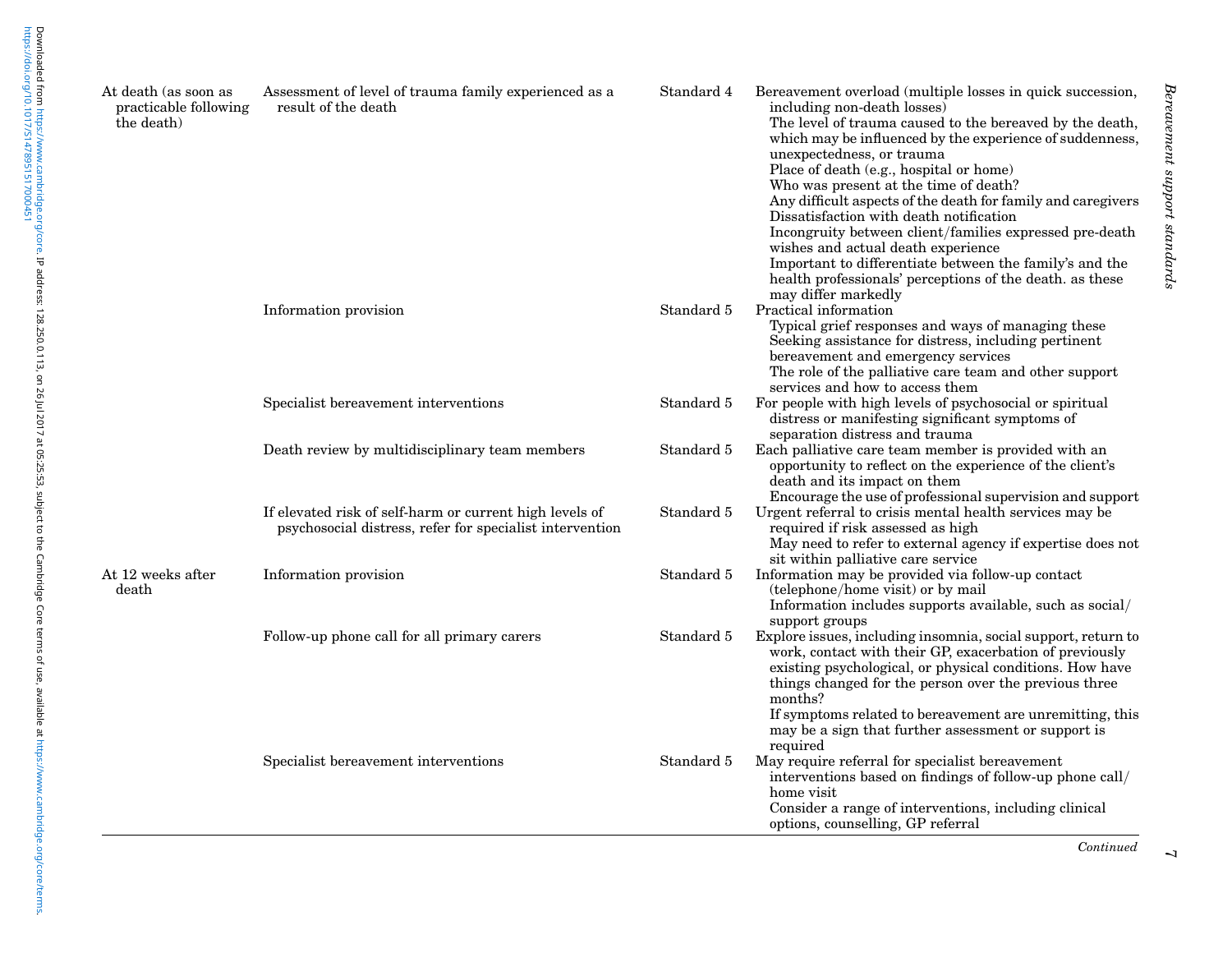Downloaded from [https://www.cambridge.org/core.](https://www.cambridge.org/core) IP address: 128.250.0.113, on 26 Jul 2017 at 05:25:53, subject to the Cambridge Core terms of use, available at <https://www.cambridge.org/core/terms>.

<https://doi.org/10.1017/S1478951517000451>

| Point on grief<br>trajectory    | Actions                                                                                                                                                                                                                                                                                                                | Relevant<br>standards    | Factors to consider                                                                                                                                                                                                                                                                                                                                                                                                                                                                                                                                      |
|---------------------------------|------------------------------------------------------------------------------------------------------------------------------------------------------------------------------------------------------------------------------------------------------------------------------------------------------------------------|--------------------------|----------------------------------------------------------------------------------------------------------------------------------------------------------------------------------------------------------------------------------------------------------------------------------------------------------------------------------------------------------------------------------------------------------------------------------------------------------------------------------------------------------------------------------------------------------|
| Around 6 months after<br>death  | Undertake formal bereavement assessment of those who<br>have previously been identified as being at high risk for<br>prolonged or complicated grief                                                                                                                                                                    | Standard 4               | Symptoms have been present for at least 6 months after the<br>client's death<br>Symptoms include a sense of disbelief regarding the<br>death, persistent intense longing, yearning and<br>preoccupation with the deceased, recurrent intrusive<br>images of the dying person and avoidance of painful<br>reminders of death (Prigerson et al., 2008)<br>Individuals identified as being at elevated risk of<br>developing prolonged or complicated grief are offered<br>comprehensive bereavement assessment using a<br>validated tool such as the PG-13 |
|                                 | For those who meet criteria for prolonged grief, refer to<br>specialist bereavement services<br>For bereaved individuals assessed as having moderate<br>psychosocial distress or moderate risk of prolonged or<br>complicated grief, more formal opportunities to review<br>and reflect on their grief may be required | Standard 5<br>Standard 5 | Referral to an experienced bereavement worker within the<br>organisation or to an external organisation<br>May involve referral to support or social groups<br>Support may be provided by unpaid staff, such as trained<br>volunteers<br>The support of family and friends remains important<br>throughout the grief trajectory                                                                                                                                                                                                                          |
| Around 12 months<br>after death | Around 12 months post-death, palliative care services send<br>an anniversary card or memorial service invitation that<br>includes information regarding self-assessment and<br>referral if needed                                                                                                                      | Standard 5               | There is no "cutoff time" for provision of bereavement<br>support—a caregiver may present it at any time for<br>bereavement support<br>Information provided may include useful contacts, and<br>facts about grief and bereavement<br>Handwritten bereavement cards may be considered more<br>personal<br>Ensure that a single agency takes responsibility for<br>follow-up to reduce duplication                                                                                                                                                         |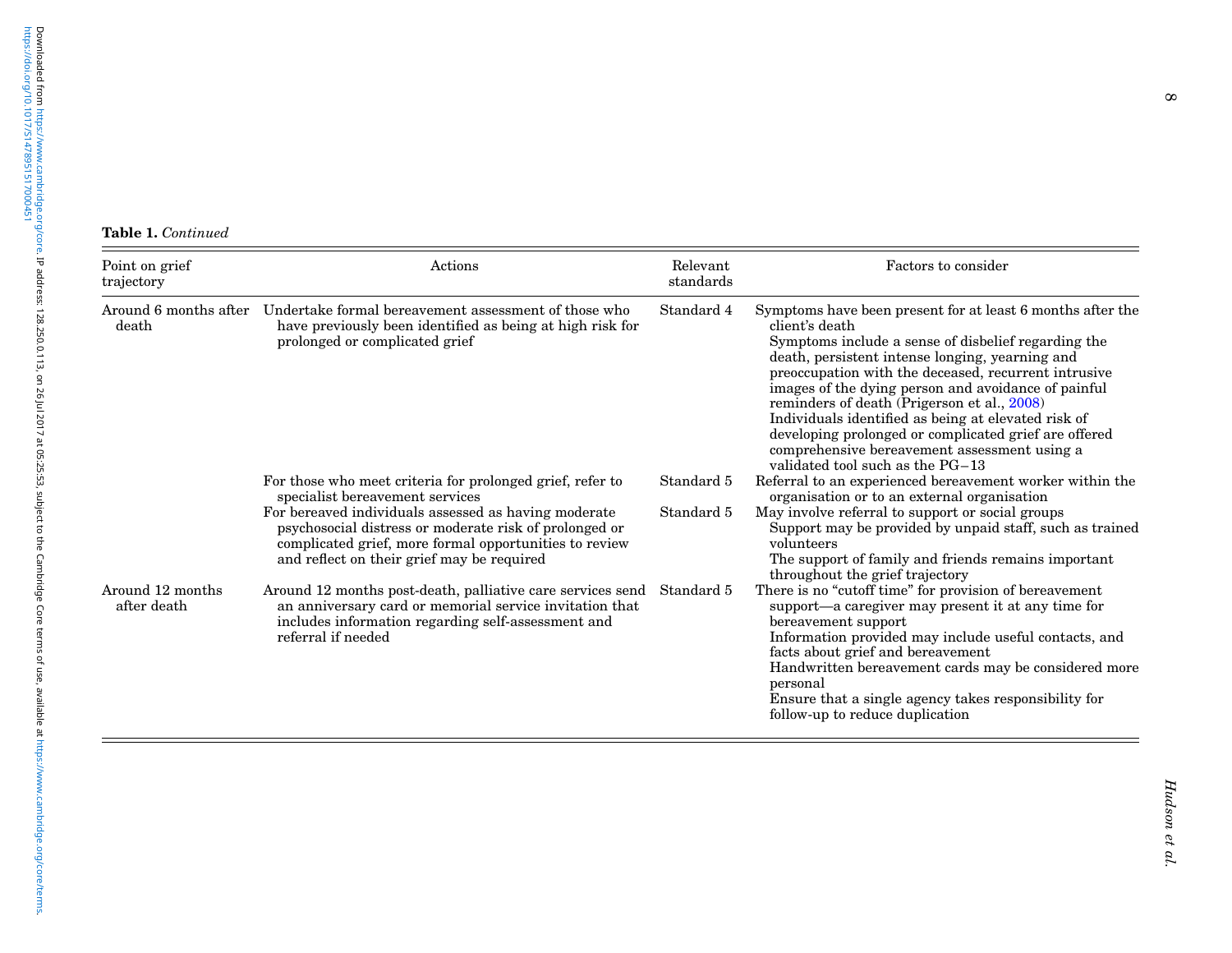before a minimum of 6 months post-death. There are several different tools available to screen for risk (Sealey et al., [2015](#page-12-0)). Such tools as the PG–13 (Prigerson et al., [1995](#page-11-0)) appear to have predictive validity and reliability for identifying a prolonged and complicated grief disorder.

## Standard 5: Bereavement Support Strategies

The recommended bereavement supports include two types of strategies:

- 1. Universal strategies that are targeted at all caregivers and bereaved individuals.
- 2. Specialist bereavement support strategies targeted at those with elevated risk of developing prolonged or complicated grief or with current psychosocial and/or spiritual distress.

The universal strategies include:

- 1. Screening and risk assessment as detailed in standard 4.
- 2. Best-practice symptom management of the terminally ill client to reduce the impact of traumatic death on caregivers as well as the clients themselves.
- 3. Provision of structured information and support at various points along the grief trajectory, including:
	- $\blacksquare$  at admission to the palliative care service
	- $\blacksquare$  when death is imminent
	- $\blacksquare$  immediately following the death
	- $\blacksquare$  at regular intervals following the death, such as 3, 6, and around 12 months (and beyond if appropriate).
- 4. Provision of access to such support strategies as:
	- Participation in a bereavement information session and opportunities to review and reflect on the experience of loss.
	- Activity-based programs, such as walking, meditation, music, and art groups.

Specialist bereavement support strategies may include bereavement counseling and psychotherapy using evidence-informed specialist interventions for complicated grief, such as:

- $\blacksquare$  cognitive behavioral therapy (CBT) for complicated grief (Boelen et al., [2006\)](#page-10-0)
- Geta family grief therapy (Kissane,  $2002$ )
- $\blacksquare$  complicated grief treatment (Shear et al., [2005\)](#page-12-0)
- $\blacksquare$  meaning reconstruction approaches to grief therapy (Neimeyer, [2000](#page-11-0))
- online support (Wagner, [2009\)](#page-12-0)
- **B** bereavement support groups

In general, the more complicated the grief process, the greater the efficacy of specialist bereavement interventions. The empirical evidence underpinning these interventions should be explored comprehensively prior to implementation.

## Standard 6: Clinical Handover and Referral to Specialist Services

Where provision of bereavement support falls outside the skills and competencies of the palliative care staff, referral to external specialist agencies or practitioners is undertaken.

# Standard 7: Community Education and Health Promotion

The importance of promoting community awareness of bereavement issues and acceptance of the bereaved is recognized and acted upon. Information regarding grief and bereavement is available for general practitioners, employers, and other groups.

# Standard 8: Privacy, Confidentiality and Consent

The palliative care bereavement program ensures the privacy and confidentiality of its bereaved clients.

# Standard 9: Integration with the Health and Support System

The bereavement support program is part of a general health and support system working to promote the health and well-being of bereaved individuals and the wider community.

# Standard 10: Resource Allocation

Resources are allocated in a systematic manner that allows the palliative care service's bereavement program to respond to the changing needs of clients and staff.

## Bereavement Support Care Pathway

[Table 1](#page-5-0) outlines the recommendations for implementation of the standards along the grief trajectory. While all of the standards apply at each point on the grief trajectory, the table highlights where a specific standard applies to different actions along the bereavement support pathway.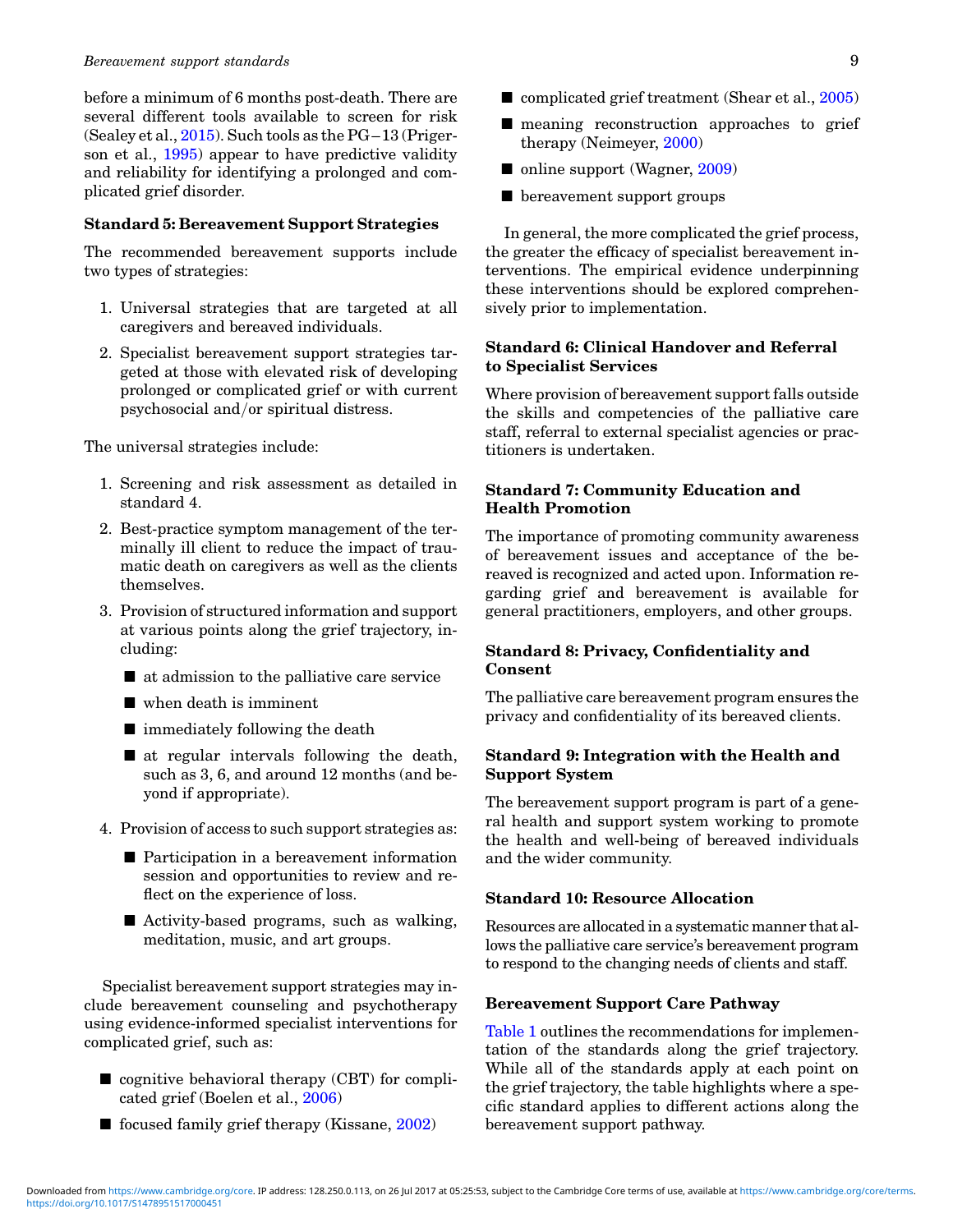#### Formal Endorsement and Implementation

The final version of the standards was formally endorsed by the Victorian Department of Health's Palliative Care Clinical Network, which provides clinical leadership in the implementation of policy directions and program initiatives in Victoria.

A series of training workshops were subsequently conducted throughout Victoria for palliative care service providers. These offered information about the theoretical rationale for the standards, an update on contemporary bereavement research, and an opportunity to apply the standards to clinical examples, and to develop services and an implementation strategy. Pre and post questionnaires (developed by the project team) were administered to the multidisciplinary attendees  $(n = 21)$ . In addition to significant improvements in participants' knowledge of the Bereavement Support Standards, improvements were also observed in their knowledge of the underpinning theoretical and clinical rationale for the standards, and their knowledge of support strategies across three levels of need, and their progress in identifying implementation strategies, a number of other positive outcomes were identified. Participants valued the opportunity to meet together and work methodically through the standards and their implications for practice.

Following an audit of palliative care services conducted by the Victorian State Auditor (Victorian Government, [2015\)](#page-12-0) the Auditor General advocated that these bereavement standards be utilized to screen individuals at risk of complicated grief and provide appropriate bereavement support. As a result of this, the Department of Health is exploring the use of these standards as performance measures for palliative care agencies.

#### DISCUSSION

A key measure of quality palliative care should be the well-being of family caregivers in the years after relinquishing that role (Hudson, [2013\)](#page-11-0). Accordingly, bereavement support should be targeted, evidencebased, and systematically applied. However, the development of bereavement services has lagged behind other palliative care initiatives (Morris & Block, [2015\)](#page-11-0), and scientific inquiry into meeting the needs of bereaved family caregivers has received insufficient attention (Stroebe & Boerner, [2015\)](#page-12-0). Given the inconsistency in the delivery of bereavement services by palliative care teams, we set out to develop standards for the provision of bereavement support to be utilized by palliative care services via a multistage process incorporating the best available evidence and expert opinion. The standards were

augmented with the development of a bereavement care pathway.

There were several limitations with the standards. They were not specifically targeted for culturally and linguistically diverse populations or for children and other groups with special needs. Caring for the needs of these groups may require enhanced knowledge, skills, and strategies that are not detailed in these standards but are nonetheless critical for provision of best-practice bereavement care. Future attention also needs to be given to how to address the needs of people who have elevated distress but are not part of the small percentage of people who meet the criteria for PGD or have severe complications of grief. While the standards were underpinned by systematic reviews of the literature, aformal evaluation of the levels of evidencewas not undertaken. We did explore the impact of training healthcare professionals to implement the standards, but we acknowledge that the sample size was relatively small. We therefore recommend that subsequent research is needed to more comprehensively explore the benefits of training in order to foster successful uptake and implementation.

Given these limitations, we advocate that implementation of the standards should be coupled with a comprehensive evaluation, and we welcome subsequent empirical investigation of the impact of the standards in terms of clinical, resource, and service-delivery outcomes. Direct involvement with bereaved caregivers is essential in the evolution of evidence-based bereavement support. We must dismiss the myth that we need to wait for several months before approaching caregivers for potential research involvement. Data are emerging that family caregivers are willing to be approached sooner rather than later after the death of a relative (Bentley & O'Connor, [2015](#page-10-0)), and they can gain rewards from research participation (Hudson, [2004](#page-11-0)).

The public health model of bereavement support whereby the bereaved are categorized into three risk groups (high, moderate, and low) (Aoun et al., [2015](#page-10-0)) makes conceptual sense. However, more empirical data are needed to support this approach. The process for determining the scope of a bereavement service has recently been advocated by Morris and Block [\(2015](#page-11-0)), and this appears to be a useful guide. It is also vital that future initiatives focus on attempting to minimize the propensity for prolonged grief.

High-quality evidence shows that preparing family caregivers for the role of supporting a person with advanced disease has valuable psychological and social sequelae, including lessening the propensity for distress during bereavement (Hudson et al., [2015\)](#page-11-0). This preparation can comprise such components as: the typical role of being a caregiver, how to support a person with advanced disease, self-care, support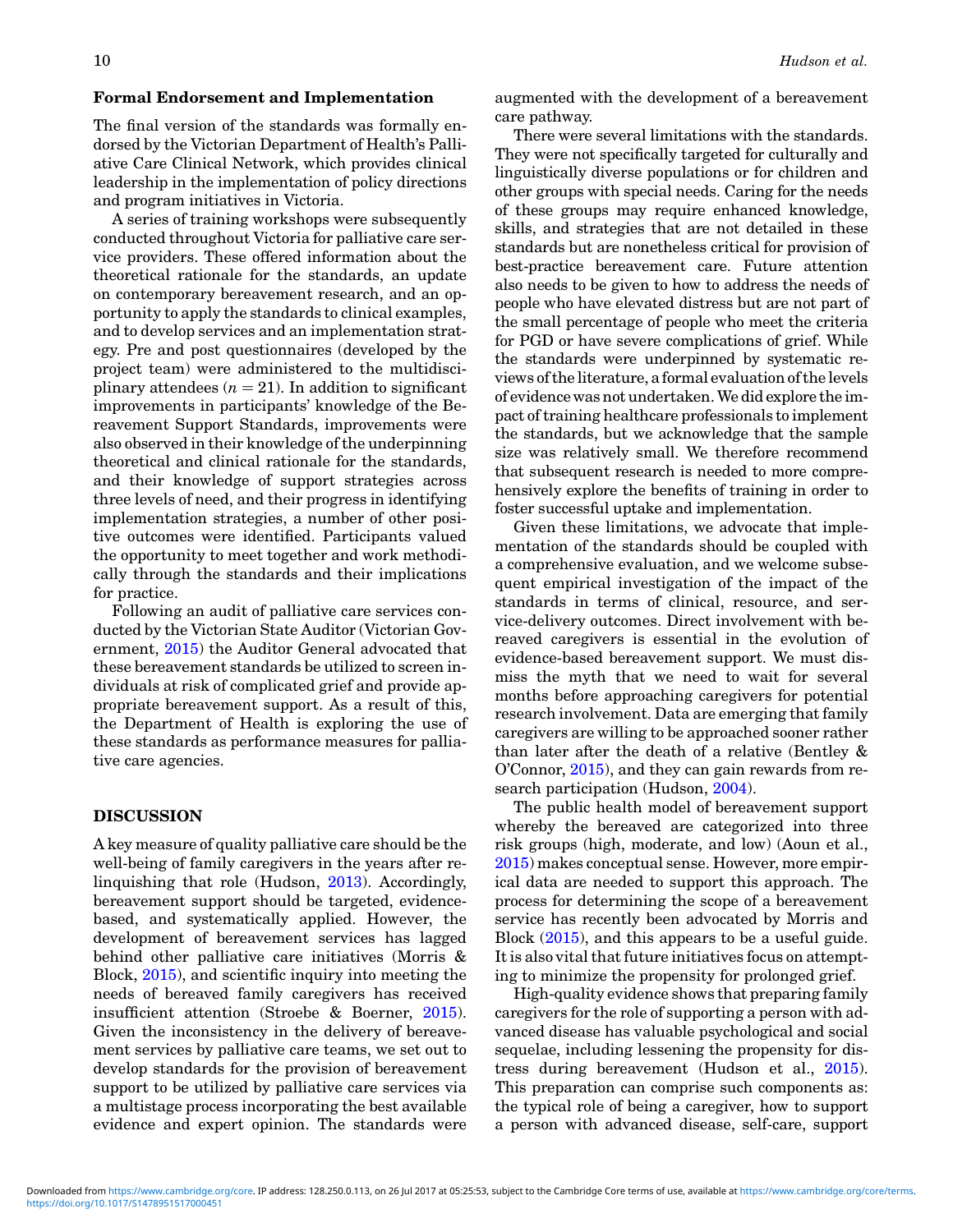<span id="page-10-0"></span>services, and considerations for impending death and bereavement. These preventative approaches seem to have merit, and more systematic approaches to implementation of such initiatives are warranted.

Developments in bereavement theory are beginning to change our understanding of what constitutes a common response to loss and, by association, our view of what constitutes pathological grief. This shift toward a refined understanding of the heterogeneity of the grief response is particularly important for how we discern who may need more formalized therapeutic intervention (Neimeyer, [2014](#page-11-0)). Posttraumatic stress disorder, anxiety, and depression, for example, have long been included in the Diagnostic and Statistical Manual of Mental Disorders (see Stroebe & Boerner, [2015](#page-12-0)), while persistent complex bereavement disorder is considered a condition for further study. Service providers need to be clear about what they should screen for and what the priority is for formal therapeutic intervention.

## CONCLUSIONS

While the birth of the modern hospice and palliative care movement is about half a century old, unfortunately, the bereavement support scorecard reveals a "fail." Bereavement support is supposedly core to palliative care, yet the rhetoric is not matched by the reality. Bereavement care, with seemingly few exceptions, is haphazard, under-resourced, and lacking a sound evidence base. The standards and care pathway described herewith are an attempt to help enhance the bereavement care agenda. They are not perfect, and we advocate further refinement and testing. Other initiatives, including more research activity (Waller et al., [2016](#page-12-0)), are beginning to surface, so that with sustained and collective efforts the landscape of bereavement support will show significant signs of improvement.

#### ACKNOWLEDGMENTS

This project was funded by the Palliative Care Unit of the Victorian Department of Health under the auspices of the Palliative Care Clinical Network.

Special thanks go to the following:

- The personnel who contributed to the development of the standards: Molly Carlile, Pam Harris, Elizabeth Lobb, Chris Pedley, Janine Sayers, Ellen Sheridan, Bill Weidner, Nikola Stepanov, Rachel Zordan, Rachel Allen, and Deborah Clarke.
- B Victorian palliative care services' staff who participated in the project survey and interviews.
- **B** Palliative Care Victoria and, in particular, the PCV psychosocial spiritual special interest group and the PCV bereavement special interest group (jointly managed with the La Trobe University Palliative Care Unit).
- $\blacksquare$  International reviewers of the draft final standards, including: Dr. Sherry R. Schachter, Calvary Hospital/Hospice, New York; Dame Barbara Monroe, St. Christopher's Hospice, London; and Prof. Cecilia Chan, University of Hong Kong.
- $\blacksquare$  Kylie Fields, for administrative support related to manuscript submission.

#### **REFERENCES**

- Aoun, S. M., Breen, L.J., Howting, D.A., et al. (2015). Who needs bereavement support? A population based survey of bereavement risk and support need.  $P$ loS One, 10(3), e0121101.
- Arthur, A., Wilson, E., James, M., et al. (2011). Bereavement Care Services: A Synthesis of the Literature. London: Department of Health. Available from [https:](https://www.gov.uk/government/publications/bereavement-care-services-a-synthesis-of-the-literature)//www. gov.uk/government/publications/[bereavement-care](https://www.gov.uk/government/publications/bereavement-care-services-a-synthesis-of-the-literature)[services-a-synthesis-of-the-literature](https://www.gov.uk/government/publications/bereavement-care-services-a-synthesis-of-the-literature).
- Australian Centre for Grief and Bereavement (2001). Minimum Standards for Bereavement Support Programs in Palliative Care Services in Victoria. Melbourne: Australian Centre for Grief and Bereavement.
- Bentley, B. & O'Connor, M. (2015). Conducting research interviews with bereaved family carers: When do we ask? Journal of Palliative Medicine, 18(3), 241–245.
- Bereavement Services Association and Cruse Bereavement Care (2013). Bereavement Care Service Standards. Richmond upon Thames: Cruse Bereavement Care. Available from [http:](http://www.cruse.org.uk/sites/default/files/default_images/pdf/Documents-and-fact-sheets/Bereavement_Care_Service_Standards.pdf)//[www.cruse.org.uk](http://www.cruse.org.uk/sites/default/files/default_images/pdf/Documents-and-fact-sheets/Bereavement_Care_Service_Standards.pdf)/sites/default/ files/default\_images/pdf/[Documents-and-fact-sheets](http://www.cruse.org.uk/sites/default/files/default_images/pdf/Documents-and-fact-sheets/Bereavement_Care_Service_Standards.pdf)/ [Bereavement\\_Care\\_Service\\_Standards.pdf](http://www.cruse.org.uk/sites/default/files/default_images/pdf/Documents-and-fact-sheets/Bereavement_Care_Service_Standards.pdf).
- Boelen, P. & Prigerson, H. (2007). The influence of symptoms of prolonged grief disorder, depression and anxiety on quality of life among bereaved individuals: A prospective study. European Archives of Psychiatry and Clinical Neuroscience, 257(8), 444–452.
- Boelen, P.A., Van Den Hout, M.A. & Van Den Bout, J. (2006). A cognitive-behavioral conceptualization of complicated grief. Clinical Psychology: Science and Practice, 13(2), 109–128.
- Boerner, K. & Mancini, A.D. (2013). On the nature and prevalence of uncomplicated and complicated patterns of grief. In Complicated Grief: Scientific Foundations for Health Care Professionals. M. Stroebe (ed.), pp. 55–67. London: Routledge.
- Bonanno, G.A. & Kaltman, S. (2001). The varieties of grief experience. Clinical Psychology Review, 21(5), 705–734.
- Breen, L.J. & O'Connor, M. (2007). The fundamental paradox in the grief literature: A critical reflection. Omega, 55(3), 199–218.
- Bruinsma, S.M., Tiemeier, H.W., Verkroost-van Heemst, J., et al. (2015). Risk factors for complicated grief in older adults. Journal of Palliative Medicine, 18(5), 438–446.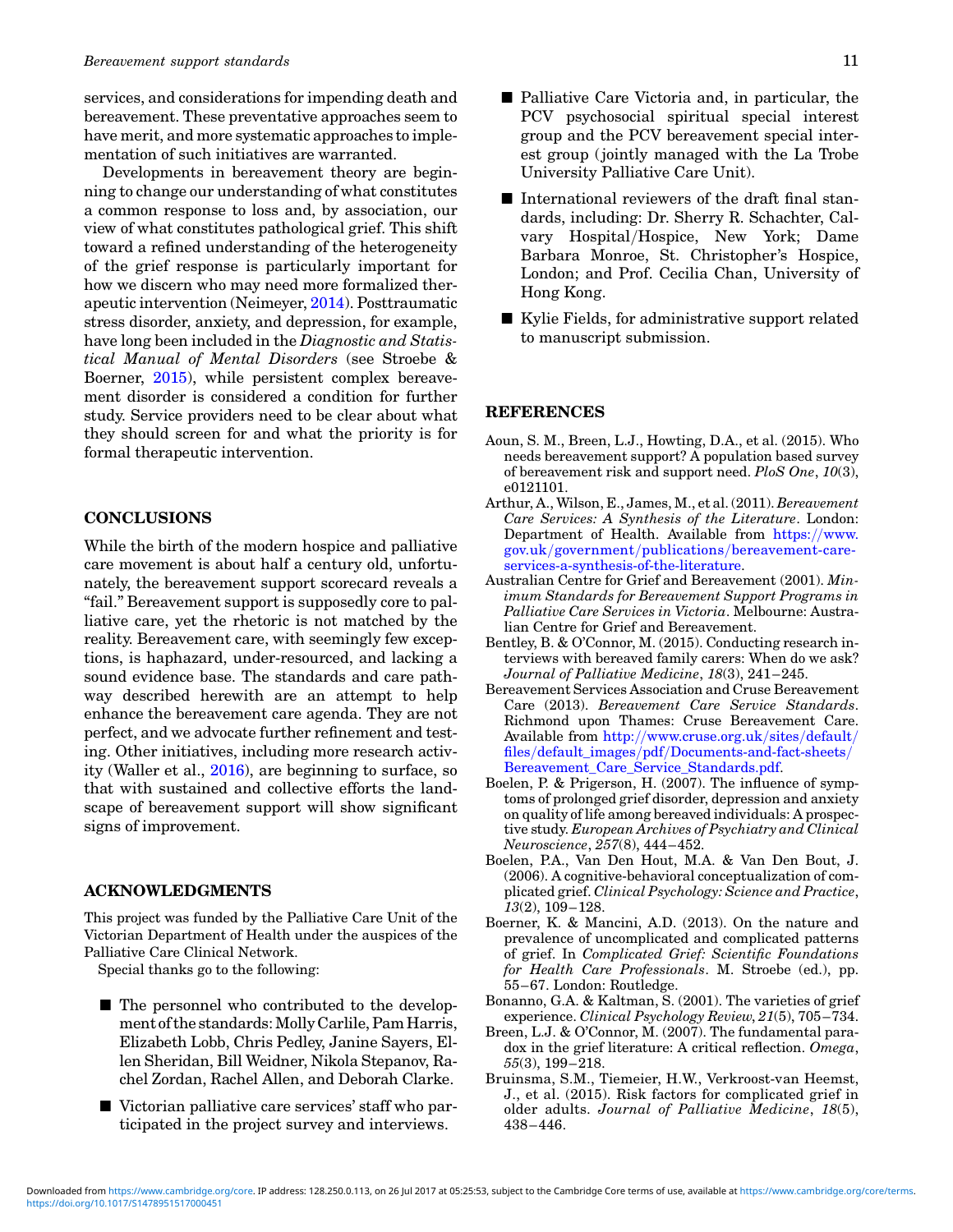- <span id="page-11-0"></span>Currier, J.M., Neimeyer, R.A. & Berman, J.S. (2008). The effectiveness of psychotherapeutic interventions for bereaved persons: A comprehensive quantitative review. Psychological Bulletin, 134(5), 648–661.
- De Lima, L., Bennett, M.I., Murray, S.A., et al. (2012). International Association for Hospice and Palliative Care (IAHPC) list of essential practices in palliative care. Journal of Pain and Palliative Care Pharmacotherapy, 26(2), 118–122.
- Demmer, C. (2003). A national survey of hospice bereavement services. Omega, 47(4), 327-341.
- Goldberg, D.P., Gater, R., Sartorius, N., et al. (1997). The validity of two versions of the GHQ in the WHO study of mental illness in general health care. Psychological Medicine, 27(1), 191–197.
- Grunfeld, E., Coyle, D., Whelan, T., et al. (2004). Family caregiver burden: Results of a longitudinal study of breast cancer patients and their principal caregivers. Canadian Medical Association Journal, 170(12), 1795–1801.
- Guldin, M.-B., Murphy, I., Keegan, O., et al. (2015). Bereavement care provision: A survey by the EAPC Bereavement Care Taskforce. European Journal of Palliative Care, 22(4), 185–189.
- Hall, C., Hudson, P. & Boughey, A. (2012). Bereavement Support Standards for Specialist Palliative Care Services. Melbourne, Victoria: Department of Health. Available from [http:](http://dr892t1ezw8d7.cloudfront.net/wp-content/uploads/2015/12/Bereavement-support-standards-for-specialist-palliative-care.pdf)//[dr892t1ezw8d7.cloudfront.net](http://dr892t1ezw8d7.cloudfront.net/wp-content/uploads/2015/12/Bereavement-support-standards-for-specialist-palliative-care.pdf)/  $_{\rm wp\text{-}content/uploads/2015/12/Bereavement\text{-}support-}$ [standards-for-specialist-palliative-care.pdf](http://dr892t1ezw8d7.cloudfront.net/wp-content/uploads/2015/12/Bereavement-support-standards-for-specialist-palliative-care.pdf).
- Hudson, P. (2004). Positive aspects and challenges associated with caring for a dying relative at home. International Journal of Palliative Nursing, 10(2), 58–65; discussion 65.
- Hudson, P. (2013). improving support for family carers: Key implications for research, policy and practice. Palliative Medicine, 27(7), 581–582.
- Hudson, P., Thomas, K., Trauer, T., et al. (2011). Psychological and social profile of family caregivers on commencement of palliative care. Journal of Pain and Symptom Management, 41(3), 522–534.
- Hudson, P., Remedios, C., Zordan, R., et al. (2012). Guidelines for the psychosocial and bereavement support of family caregivers of palliative care patients. Journal of Palliative Medicine, 15(6), 696–702.
- Hudson, P., Trauer, T., Kelly, B., et al. (2015). Reducing the psychological distress of family caregivers of homebased palliative care patients: Longer-term effects from a randomised controlled trial. Psycho-Oncology,  $24(1)$ ,  $19-24$ .
- Kissane, D. (2002). Family-focused grief therapy: The role of the family in preventive and therapeutic bereavement care. Bereavement Care, 22(1), 6–8.
- Kissane, D.W., McKenzie, M., Bloch, S., et al. (2006). Family-focused grief therapy: A randomized, controlled trial in palliative care and bereavement. The American Journal of Psychiatry, 163(7), 1208–1218.
- Latham, A.E. & Prigerson, H.G. (2004). Suicidality and bereavement: Complicated grief as psychiatric disorder presenting greatest risk for suicidality. Suicide & Life-Threatening Behavior, 34(4), 350–362.
- Lynes., C., Phillips., J., Keane, C., et al. (2014). An evaluation of a bereavement program in a US research hospital. The American Journal of Hospice & Palliative Care, 33(2), 150–153.
- Mather, M.A., Good, P.D., Cavenagh, J.D., et al. (2008). Survey of bereavement support provided by Australian

palliative care services. The Medical Journal of Australia, 188(4), 228–230.

- McCabe, C.J., Thomas, K.J., Brazier, J.E., et al. (1996). Measuring the mental health status of a population: A comparison of the GHQ–12 and the SF–36 (MHI–5). The British Journal of Psychiatry, 169(4), 516–521.
- Morris, S.E. & Block, S.D. (2015). Adding value to palliative care services: The development of an institutional bereavement program. Journal of Palliative Medicine, 18(11), 915–922.
- National Comprehensive Cancer Network (2013). NCCN Clinical Practice Guidelines in Oncology: Distress Management. Fort Washington, PA: National Comprehensive Cancer Network. Available from [https:](https://www.nccn.org/professionals/default.aspx)//www. nccn.org/[professionals](https://www.nccn.org/professionals/default.aspx)/default.aspx.
- National Consensus Project for Quality Palliative Care (2009). Clinical Practice Guidelines for Quality Palliative Care, 3rd ed. Pittsburgh, PA: National Consensus Project for Quality Palliative Care. Available from [https:](https://www.hpna.org/multimedia/NCP_Clinical_Practice_Guidelines_3rd_Edition.pdf)//www. hpna.org/multimedia/[NCP\\_Clinical\\_Practice\\_Guide](https://www.hpna.org/multimedia/NCP_Clinical_Practice_Guidelines_3rd_Edition.pdf)[lines\\_3rd\\_Edition.pdf.](https://www.hpna.org/multimedia/NCP_Clinical_Practice_Guidelines_3rd_Edition.pdf)
- National Institute for Clinical Excellence (2004). Guidance on Cancer Services: Improving Supportive and Palliative Care for Adults with Cancer. London: National Institute for Clinical Excellence. Available from [https:](https://www.nice.org.uk/guidance/csg4)// [www.nice.org.uk](https://www.nice.org.uk/guidance/csg4)/guidance/csg4.
- National Institute for Health and Clinical Excellence (2011). Quality Standard for End-of-Life Care for Adults. London: National Institute for Clinical Excellence. Available from [https:](https://www.nice.org.uk/guidance/qs13/documents/qs13-end-of-life-care-for-adults-quality-standard-large-print-version2)//[www.nice.org.uk](https://www.nice.org.uk/guidance/qs13/documents/qs13-end-of-life-care-for-adults-quality-standard-large-print-version2)/guidance/qs13/documents/ [qs13-end-of-life-care-for-adults-quality-standard-large](https://www.nice.org.uk/guidance/qs13/documents/qs13-end-of-life-care-for-adults-quality-standard-large-print-version2)[print-version2](https://www.nice.org.uk/guidance/qs13/documents/qs13-end-of-life-care-for-adults-quality-standard-large-print-version2).
- Neimeyer, R.A. (2000). Searching for the meaning of meaning: Grief therapy and the process of reconstruction. Death Studies, 24(6), 541–558.
- Neimeyer, R.A. (2014). The changing face of grief: Contemporary directions in theory, research, and practice. Progress in Palliative Care, 22(3), 125–130.
- Neimeyer, R.A. & Burke, L.A. (2012). Complicated grief and the end of life: Risk factors and treatment considerations. In Counseling Clients Near the End-of-Life. J.L. Worth (ed.), pp. 205–224. New York: Springer Science.
- Northern Ireland Health & Social Care Services (2009). The Northern Ireland Bereavement Strategy. Stormont, Belfast, UK: Northern Ireland Department of Health, Social Services, and Public Safety. Available from [https:](https://www.health-ni.gov.uk/publications/northern-ireland-bereavement-strategy-2009)//[www.health-ni.gov.uk](https://www.health-ni.gov.uk/publications/northern-ireland-bereavement-strategy-2009)/publications/northern[ireland-bereavement-strategy-2009](https://www.health-ni.gov.uk/publications/northern-ireland-bereavement-strategy-2009).
- Prigerson, H.G., Maciejewski, P.K., Reynolds., C.F. III, et al. (1995). The Inventory of Complicated Grief: A scale to measure maladaptive symptoms of loss. Psychiatry  $Research, 59(1-2), 65-79.$
- Prigerson, H.G., Bierhals, A.J., Kasl, S.V., et al. (1996). Complicated grief as a disorder distinct from bereavement-related depression and anxiety: A replication study. The American Journal of Psychiatry, 153(11), 1484–1486.
- Prigerson, H.G., Vanderwerker, L.C. & Maciejewski, P.K. (2008). A case for the inclusion of prolonged grief disorder in DSM–V. In Handbook of Bereavement Research and Practice: 21st Century Perspectives. M. Stroebe et al. (eds.), pp. 165–186. Washington, DC: American Psychological Association Press.
- Prigerson, H., Horowitz, M., Jacobs, S., et al. (2009). Prolonged grief disorder: Psychometric validation of